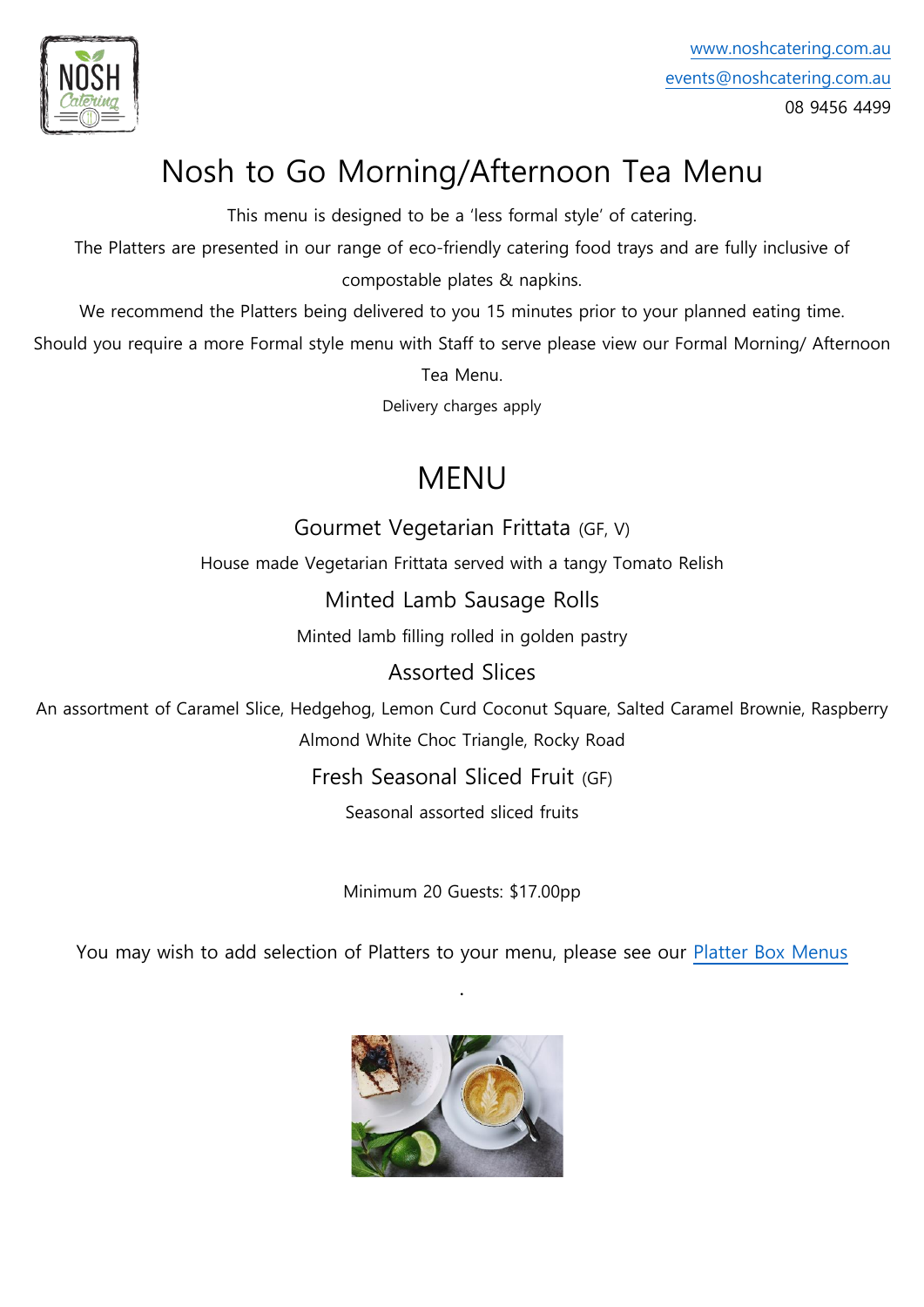

## Alternate Menu Selections

Savoury Menu Items \*Can be Gluten Free (may incur additional costs)

Mini Croissants Croissants filled various Cold Cuts, Cheese & Vege Baked Spinach & Fetta Puffs (V) Vegetarian Filling of Spinach & Fetta Gourmet King Island Pies Served with accompanying sauce Mini Assorted Quiche Quiche Lorraine, Cheesy Chorizo & Spinach & Fetta Mini Black Sesame Buns (V) Roast Vegetables, Seasonal Goodies & Goats Cheese Smoked Salmon Blinis Blinis topped with Smoked Salmon, Horseradish Cream, Avocado Mousse and Micro Herbs Gourmet Point Sandwiches\* An assortment of Gourmet fillings Assorted Sushi (weekdays only) Variety of Sushi served with Soy Sauce

### Sweet Menu Items

Assorted Mini Danish Apple &Sultana, Chocolate & Mini Jam Custard Danish

### **Donuts**

An assortment of flavours

### Assorted Macarons (GF)

Chocolate Mud Cake, Creamy Vanilla, Strawberry, Salted Caramel & Honey Macadamia

Mini Sweet Muffins

Triple Choc, White Choc & Blueberry Muffins

### Cream Filled Profiteroles

An assortment of flavoured Patisserie Cream Fillings